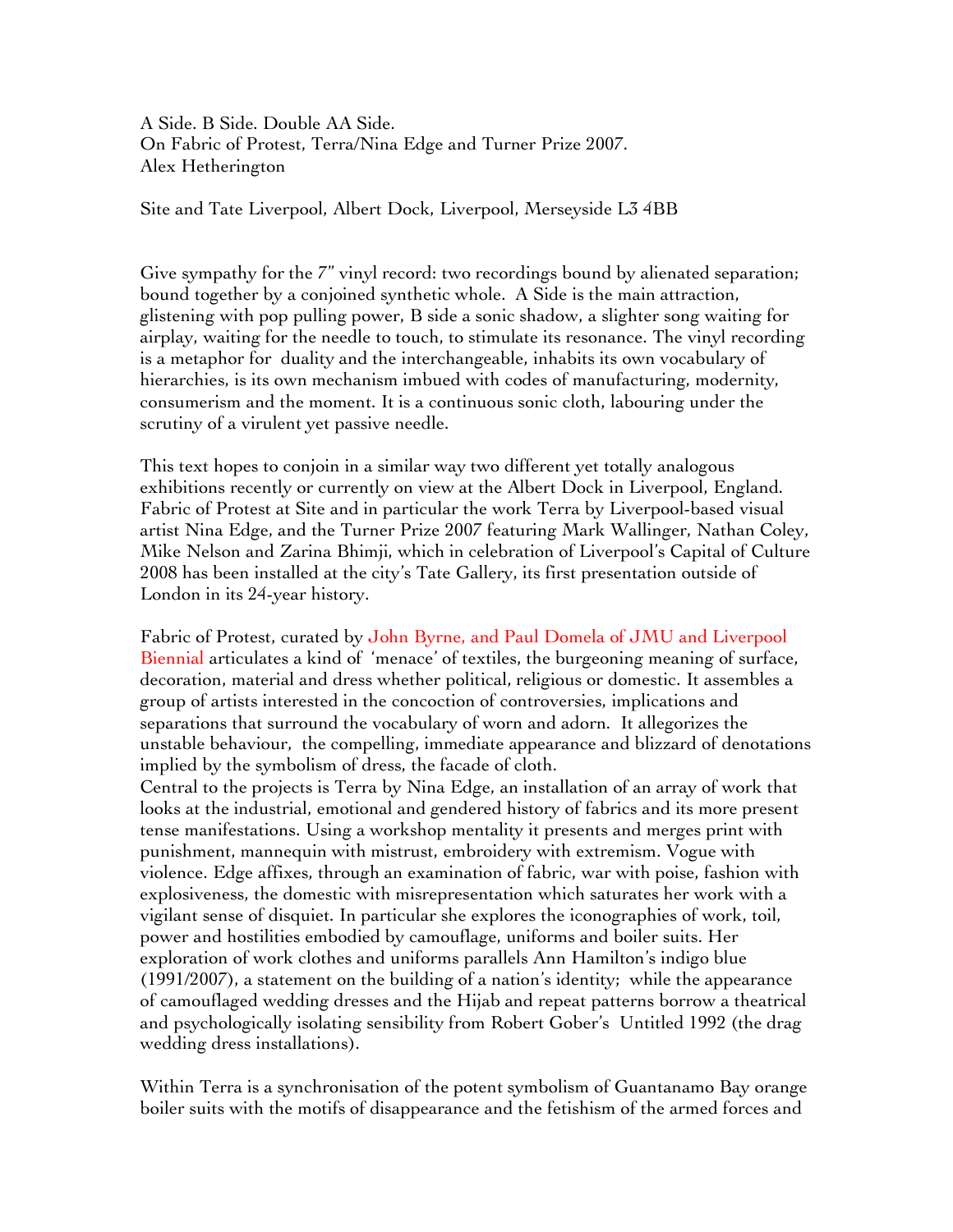in particular the inconsistencies and aggravations between individuality, collective, unity and patriotism. This collage of conflicts is interwoven with statements on the erosion of the concepts of Law and the radicalisation of the unfamiliar. These clearly worthy pursuits are assembled with a number of incisive and amusing allusions to Minimalism and Pop Art seen in her black on black drapes, her broad canvasses reminiscent of Warhol multiples or Fabio Rieti's decorated, camouflaged buildings, dressed in disruptive patterns.

Edge pursues the history of camouflage hinting at American artist Abbott H Thayer article "The Law Which Underlies Protective Coloration" which explored graduated, defensive colourisation in nature through its military application by early  $20<sup>th</sup>$  Century French artist and serving infantryman Lucien-Victor Guirand de Scévola to Lieutenant Commander Norman Wilkinson and his "dazzle painting" concepts and Vorticist painter Edward Wadsworth, who oversaw painting operations in Bristol and Liverpool. She also pursues it contemporary materialization: its urbanism, radicalization, its fashion and ubiquity and therefore its potential redundancy.

Turner Prize 2007 shares not only geographic proximity but also the threads of multilayered scrutiny, intensive research, articulated rigour and a similar set of concerns surrounding social and political realities, economies of war, internationalism, power and contemporary anxieties . However these threads are traces as this is a purified, distilled presentation. It occupies a number of difficult to negotiate rooms at Tate Liverpool and summarizing a year of the selected artists practice, highlighting significant pieces, shows and installations defining them not only as artists now but also in these art hostilities as contenders/combatants. The exhibition is airless, interpreted and curated to the point of prohibition. Its sober atmosphere leaves little to engage with other than the lean selection on view; the audience and its intrigue are negligible, the prize is everything.

Mike Nelson's **AMNESIAC SHRINE or The Misplacement (a futurological fable): mirrored cubes – inverted - with the reflection of an inner psyche as represented by a metaphorical landscape 2007** kicks things off. It is the supposed output of a nonexistent biker gang made up of Gulf War Veterans, allowing this fictitious unit to extend without limit the references Nelson exploits in his work, which include politics, cinema, science fiction, myth, history, music and art. Four large grey boxes are installed within a maze-like construction topped and tailed by fake campfires. Entry to Nelson's imagined worlds is very selective, with only six or seven people allowed in at any given time. The boxes are stagnant and oppressive while the audience orientates itself, finding tiny holes torn into the fabric of the cubes; these holes give access to their innards: an illuminated, mirrored environment filled with sand and fairy lights. It's a modern amusement, a kind of hall of mirrors, an updated take on Étant Donnés (1943) by Marcel Duchamp. A peephole installation suggesting and serving voyeurism, mystery and claustrophobia. The supposed Gulf War Veterans/Biker Gang reference is lost, or the multitude of cross-referencing that Nelson utilizes – in this installation these are only gimmicky afterthoughts that add weight to what ultimately is a terminally prosaic experience.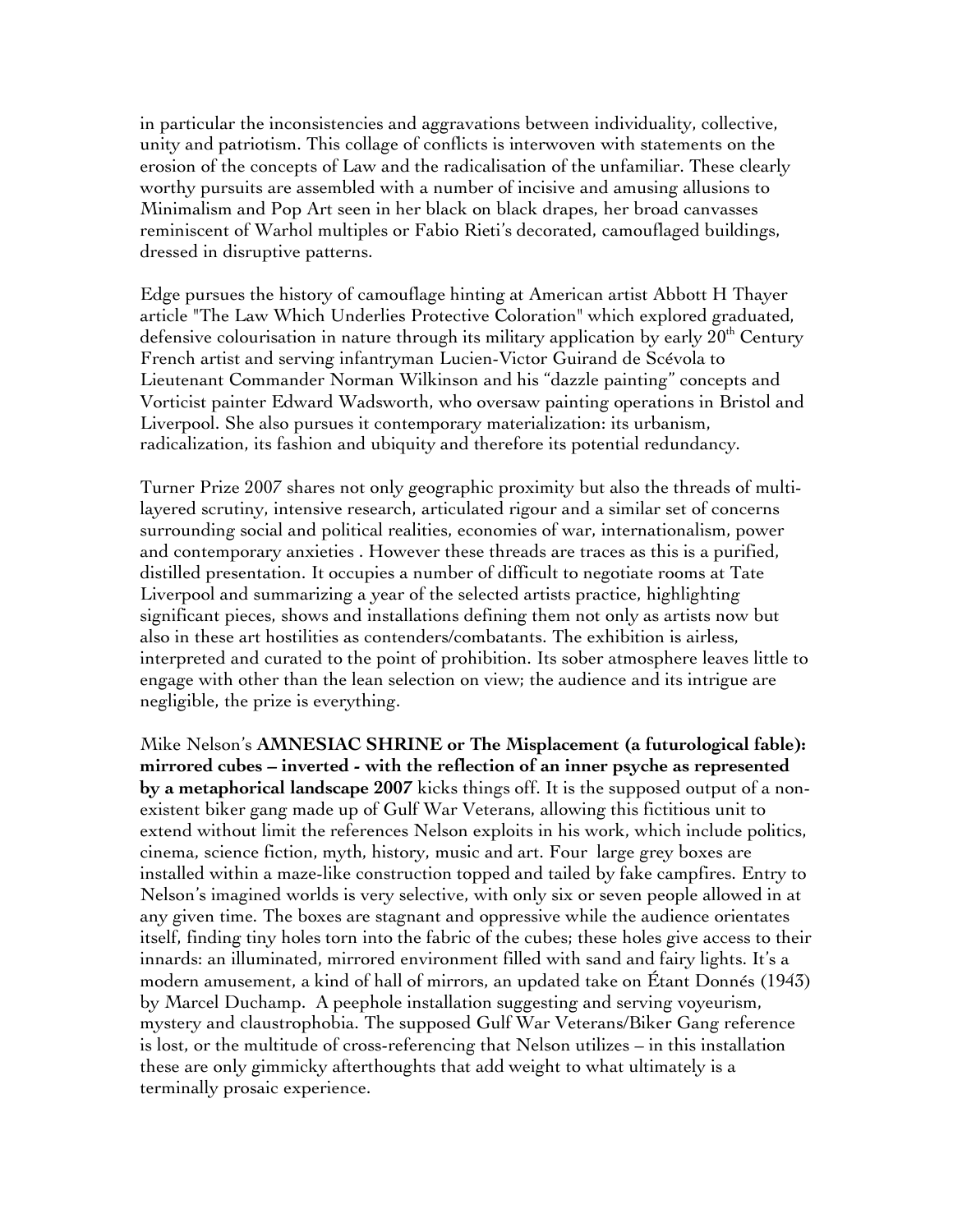In Mark Wallinger's video projection **Sleeper** 2004-05 the artist is filmed in an office building lobby, designed by Mies van der Rohe, wearing a giant bear costume; he paces around the empty after business hours space, occasionally interacting with the public outside, running around or disappearing for extended periods. This performance was filmed over 10 days between 10pm and 1am inside a Berlin office building and screened unedited in the Tate to a slightly pissed off adult audience and a hysterically entertained junior audience who loved seeing a cute giant bear enjoying its furry fun. Wallinger works with anomalies and contradictions of culturally-bound behaviours, traditions and contexts. The film is projected in its own specially designed modernist cube which in combination with the performance ruminates on the isolated artist, the spectatorship of the caged beast, the fabrics and forms of utopian ideals, the culture of surveillance measured against the powers and triumphs of modernism and capitalism and the boundaries between different cultures and nations. The bear is Berlin's heraldic symbol and here Wallinger enacts its symbolic command. He also plays with appearance and disguise, fairy stories and with the bear/artist in isolation a certain amount of cruelty. This is a zoo of outsider/insider, foreigner/national and security/insecurity.

Nathan Coley continues a deliberation of national identities, social certainties, institutions of power and religion and notions of entrance and exit, authority and power, access and denial. He also presents the strongest show, one that offers different textures and a broader, more ambitious range of materials: here we see architectural models, text and light installations, minimalist sculpture and interventionist photographs. **There Will Be No Miracles Here** 2006 is the standout piece of the entire show; three lines of text rendered in glass light bulbs affixed to scaffolding and originally presented outdoors at Mount Stuart, Isle of Bute, Scotland. It is a declaration that references a tension between state and religion whereby the Crown dismisses the possibility of a higher power by passing a law that negates the existence of the divine or the supernatural. In **Annihilated Confessions** 2007 , Coley spray paints over photographs of confession boxes, censoring them, half obliterating them teasing us with 'extracts' of their representation, titillating us with glimpses of their magnificence and their acknowledgment of sins, guilt, dirty secrets, atonements.

Zarina Bhimji presents a suite of eight photographs and one film, the busiest offering in the show and also its most formal; and with her palette of monochromatic, sun blushed beiges and whites the most beautiful, sterile and commercial. Her film **Waiting** 2007 is filmed inside a factory in Uganda that processes Sisal, an organic material used to make rope. The yellow-white colouring of the substance sets the palette of the film, while its slow processing sets the pace – measured, deliberate, serene, reserved. Here she analyses with precision and detail the processing of this fabric, the factory, its modest architecture, its few employees and the poverty of their existence, which in turn deliberates on trade between the West and Africa. These aesthetic qualities and economic reflections are continued through Bhimji's series of photographs, which also speak of more turbulent, violent, corrupting interactions between state, religion, humans, nature and the dogged pursuit of financial interest and profit.